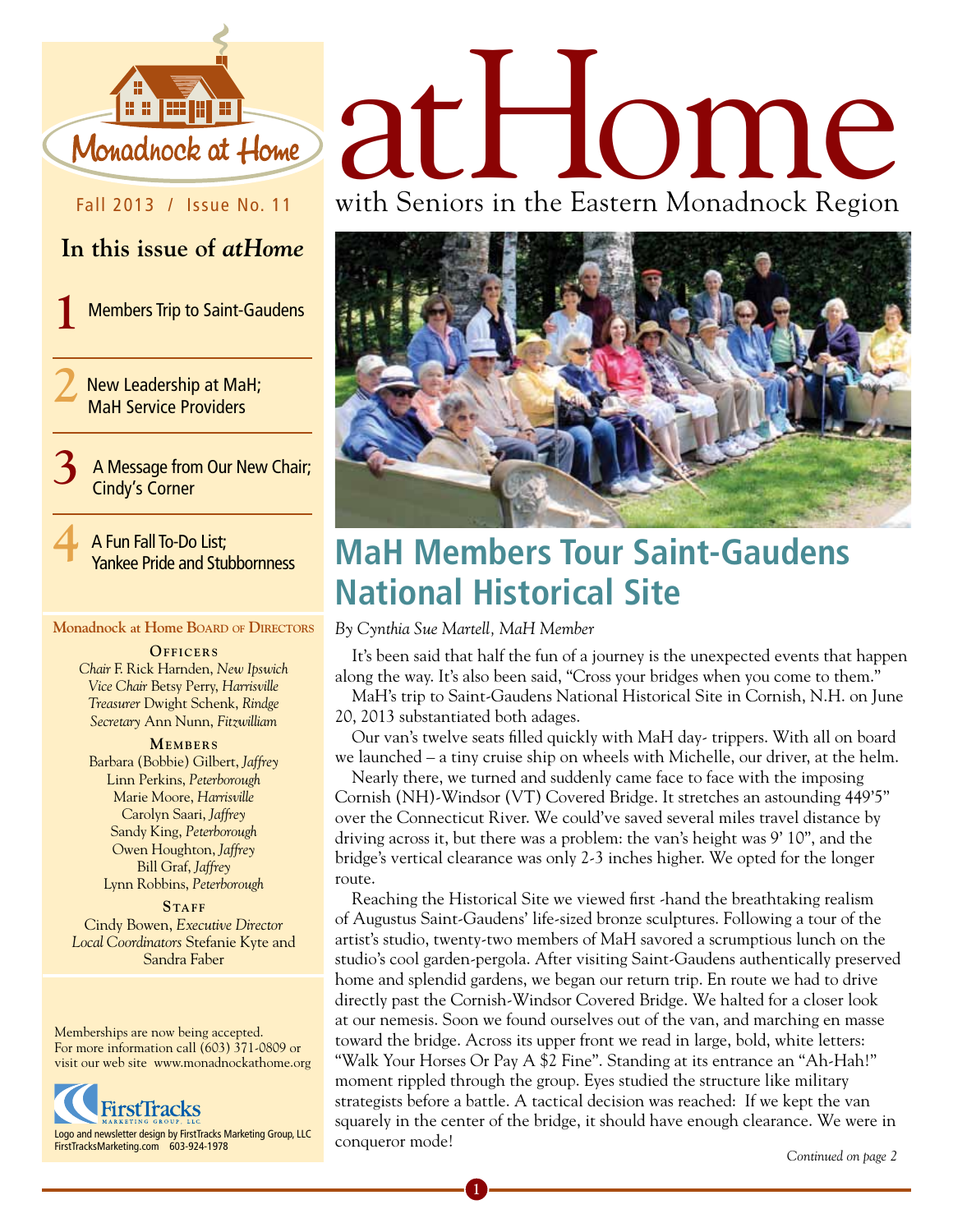Two courageous MaH members volunteered to stop traffic at either end. Our intrepid van driver bravely accepted the "cross the bridge challenge." The van proceeded to the 'mouth' of the bridge, making us feel like Jonah entering the shadowy innards of the whale. Our compatriots at either end signaled that all two-way traffic was safely stopped. We began moving slowly across the bridge – very, very carefully. Everyone held their breath. In case you're wondering? We did emerge victoriously. And we did see a light at the end of the bridge– daylight – for which we were grateful. As everyone successfully exited, there was jubilant cheering! Someone thought they heard trumpets blowing.

No group's more adventurous than a van load of free-spirited MaH members on an outing. Maybe that's one reason we were mutually attracted to the concept of MaH in the first place.  $\blacksquare$ 



# **New Leadership at MaH**

The election of board members took place at the annual meeting in June. Dwight Schenk and Bobbie Gilbert were reelected to three-

year terms. They were joined by new board members Bill Graf, a founding MaH member, and Lynn Robbins, Associate Director of Business Development at HCS. Both Bill and Lynn bring special skills and connections to Monadnock at Home which will be valuable as we move into our fourth year of operation. Marie Moore, Practice Manager of Monadnock Surgical Associates at Monadnock

Community Hospital had recently replaced Michael Blood as the MCH representative to the board, and also

adds depth to our leadership team. Subsequent to the annual meeting Rick Harnden was elected as the new Board Chair and also Betsy Perry as



*Lynn Robbins, Associate Director of Business Development at HCS and Bill Graf, a founding member of MaH*

Vice Chair. Dwight Schenk replaces Rick as Treasurer and Ann Nunn will continue as Secretary.  $\blacksquare$ 

### **MaH Service Providers**

We are sometimes asked, "Why don't you publish a detailed list of service providers so members can go directly to them without a call to Cindy, our Executive Director?" The answer involves our reliability of service to members. Cindy has to be in the loop when members use a vetted service provider in order to keep an accurate evaluation of service quality. She always follows up to see if members have been happy with the service and uses that information to guide future referrals. We have removed unsatisfactory providers or those who have discontinued services from our referral list and so any published list could be quickly outdated and inaccurate. As always, you get the best service if you just call Cindy!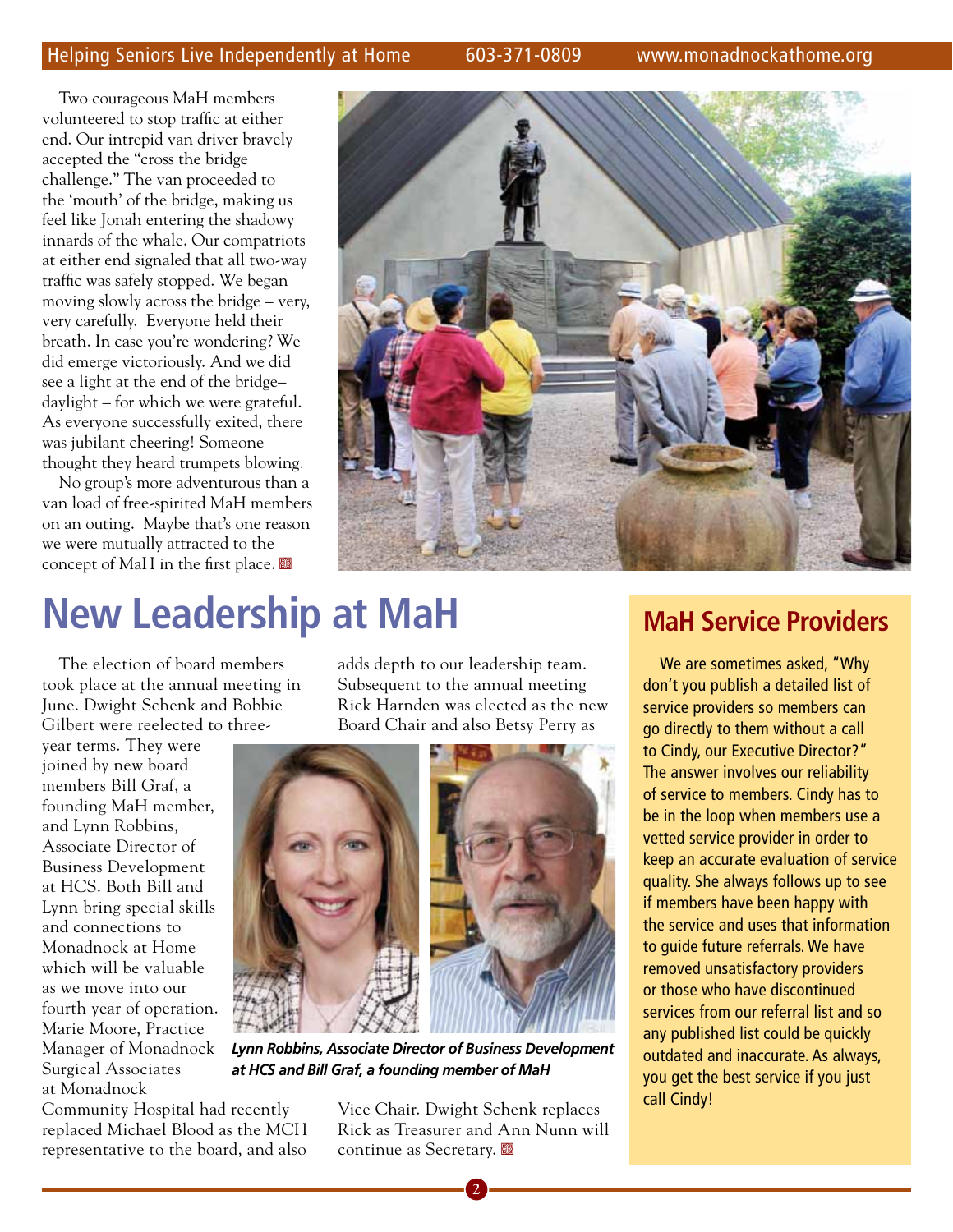# **A Message from our New Chair, Frank Rick Harnden**

As we begin our fourth year of operation, I'd like to be completely *Frank* with you. Actually, I take that back; you can call me Rick! Although my legal name is Frank Harnden, I generally go by the nickname, Rick. However, you'll draw my attention by calling out either name!

Having served as MaH Treasurer for the past three years, I am honored to be voted in as Chairman of the Board and would like to share my vision with you. I view marketing (to continue to create awareness of MaH) and new membership recruitment as our top two priorities. Membership growth helps to strengthen our financial footing and

enhance our sustainability. The other key objective that goes hand in hand with sustainability is fund raising which will be aided by the launching of a new Advisory Council (AC). The AC will serve as community "ambassadors" and advisors to the Board.



Another priority of mine is to enhance the Board's value to MaH by adding new members to complement the talent we now have. Please contact us if you think you, or someone you know, would be a good candidate for the AC or the Board of Directors.

Finally, I plan to formalize our record keeping by expanding the archive of information on our web server and by making it available to members who would like to access information such as our Board Meeting minutes and the organization's policies. (Members, please let us know if you'd like on-line access to this data).

I'm looking forward to guiding and strengthening MaH during my tenure and would like to extend my heartfelt thanks to all of the dedicated volunteers and community organizations that help support MaH!

Cindy's Corner

Hello everyone and welcome to the fall 2013 issue of "at Home!" The Monadnock at Home staff and board of directors are busy preparing for our fall programs/events, as well as taking a look at how we can improve service to our membership community. We are utilizing the feedback we received from members who attended the Annual Meeting in June as a part of this process. As a grass roots organization, we value the input of our members as it helps MaH to continue on a positive path as we move forward into our fourth year.

The trip to Saint-Gaudens was great! Wonderful art and fabulous scenery! We couldn't have chosen a better day to go and the weather was on our side! For more details about our adventure to Saint-Gaudens, please read the article written by MaH member Cyndy Martell. Thanks for capturing the day for us, Cyndy!

Some of the events we have planned for the fall

include: Medication Management for Older Adults, a book discussion on Mary Pipher's most recent book: The Green Boat, a Connecticut River Boat Ride from Northfield Mountain, Northfield, MA and back by popular demand, a Vital Papers Log Book Program. To participate in any of these events just call 371-0809 to register. See the flier enclosed in this issue for fall program details.

If you occasionally find yourself with a few hours to spare and would like to help your fellow members, why not consider becoming a MaH volunteer? Our volunteers serve our members in a variety of ways: from assisting members with light home maintenance tasks or meal preparation to computer assistance or



transportation to medical appointments. Currently, we are in need of volunteer drivers, particularly in Peterborough and Hancock. If you're interested in volunteering, please give us a call!

As you begin to prepare for the cooler months ahead, do keep in mind that your MaH membership offers you access to pre-screened service providers and volunteers that are ready to assist you. It just takes a single call to 371-0809.

MaH is always ready to accept new members. If you're happy with the services and benefits of membership, please spread the word to your friends and neighbors whom you think would benefit from our support. For more information, interested folks can call 371-0809 or visit our website www. monadnockathome.org.

Best wishes, stay healthy and enjoy the wonderful fall views in the Monadnock region!